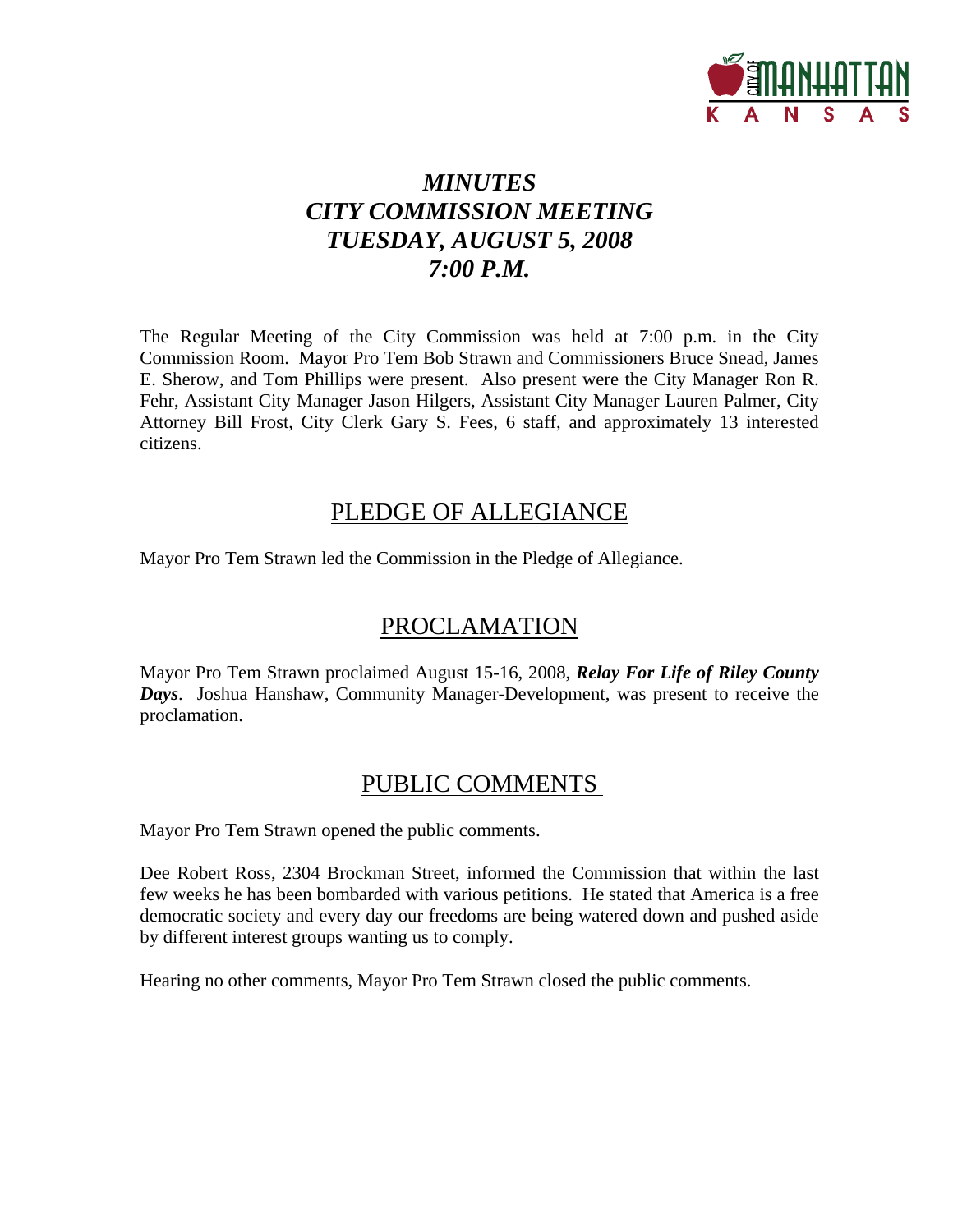Minutes City Commission Meeting August 5, 2008 Page 2

### COMMISSIONER COMMENTS

Ron Fehr, City Manager, informed the community of the passing away of City employee Doug Stotler. He stated that the City will miss Doug and the mark he left on his work as a Computer Aid Design Technician in the Engineering division. He asked the community to keep the Stotler family in their thoughts and prayers.

Mayor Pro Tem Strawn stated that he met with the Parks and Recreation Advisory Board regarding the City Park Pavilion project and naming rights. He stated the Parks and Recreation Advisory Board voted 3-1 in support of the naming of the Pavilion and that the item would be coming to a future City Commission meeting for final action. He then stated that the ethics issue that applies to him would be discussed at the end of the general agenda tonight.

### CONSENT AGENDA

(\* denotes those items discussed)

#### **MINUTES**

The Commission approved the minutes of the Special City Commission Meeting held Tuesday, July 8, 2008, and the Regular City Commission Meeting held Tuesday, July 15, 2008.

#### **CLAIMS REGISTER NO. 2587**

The Commission approved Claims Register No. 2587 authorizing and approving the payment of claims from July 9, 2008, to July 29, 2008, in the amount of \$4,749,231.05.

### **ORDINANCE NO. 6712 – REVISED SPECIALS – HERITAGE SQUARE STREET IMPROVEMENTS (ST0702)**

The Commission approved Ordinance No. 6712 revising special assessments for the benefiting property of the street intersections improvements to serve Heritage Square Commercial Development along US Highway 24 (ST0702).

### **ORDINANCE NO 6713 – INDUSTRIAL REVENUE BONDS – WESTERN EXTRALITE**

The Commission approved Ordinance No. 6713 issuing Industrial Revenue Bonds financing to Fraternal Investors, LLC, in a total principal amount not to exceed \$1,500,000.00 for the purpose of constructing a commercial office/warehouse facility at 1120 Kretschmer Drive to be subleased by Western Extralite Company.

### **FIRST READING – VACATE RIGHT-OF-WAY – JARDINE DRIVE**

The Commission approved first reading of an ordinance vacating a portion of Jardine Drive right-of-way adjacent to 1532 University Drive.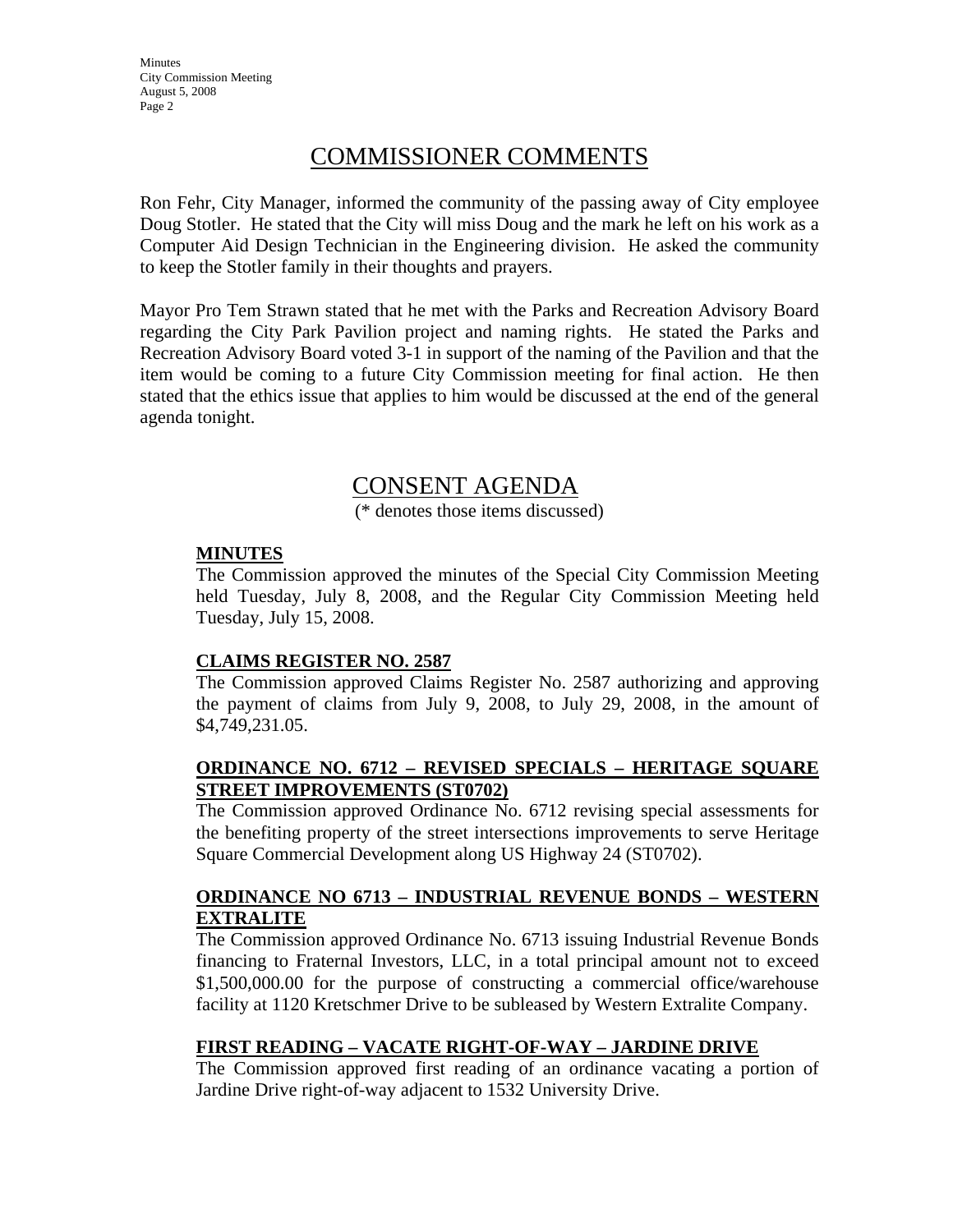# CONSENT AGENDA (*CONTINUED*)

### **FIRST READING – NO PARKING – PRAIRIE LAKES ADDITION**

The Commission approved first reading of an ordinance establishing "No Parking" zones on one side of all streets in all current and future units of the Prairie Lakes Addition.

### **AGREEMENT – ENGINEERING SERVICES – NEW AND PARALLEL WATER LINES (WA805P)**

The Commission authorized the Mayor and the City Clerk to enter into a contract with Sloan Meier Hancock-Engineers Surveyors and HWS Consulting Group, both of Manhattan, Kansas, for Engineering Services for the 2008 New and Parallel Water Lines Project (WA805P).

### **REJECT BID – 1600 BLOCK ALLEY IMPROVEMENTS BETWEEN HOUSTON STREET AND PIERRE STREET (ST0801)**

The Commission rejected the Engineer's Estimate in the amount of \$38,562.00, rejected the bid in the amount of \$48,686.00 from Larson Construction, of Manhattan, Kansas, and approved to rebid the 1600 Block Alley Improvements between Houston Street and Pierre Street (ST0801) again at a later date.

### **AWARD CONTRACT - 2008 STREET MAINTENANCE, PHASE IV, STREET PANEL (ST0817) AND MODIFICATION TO THE MIDDLE ISLAND (ST0714)**

The Commission accepted the Engineer's Estimate in the amount of \$40,880.00 for the Modification to the Middle Island on K-18 and awarded a construction contract in a total amount of \$401,415.00, which includes \$366,368.00 for the 2008 Street Maintenance, Phase IV, Street Panel (ST0817) and \$35,047.00 for the Modification to the Middle Island on K-18 at RP 191.4 in Riley County (ST0714) to Pavers, Inc, of Salina, Kansas.

### **\* CHANGE ORDER NO. 2 - FOURTH STREET PROJECT, MORO STREET FROM 3RD PLACE TO 4TH STREET (ST0712)**

Ron Fehr, City Manager, and Rob Ott, City Engineer, provided additional information on Change Order No. 2 and responded to questions from the Commission regarding the project and budget implications.

The Commission approved Change Order No. 2 for the Fourth Street Project, Moro Street from  $3<sup>rd</sup>$  Place to  $4<sup>th</sup>$  Street (ST0712), resulting in a net increase in the amount of \$255,561.74 to the contract with Nowak Construction, Inc., of Goddard, Kansas.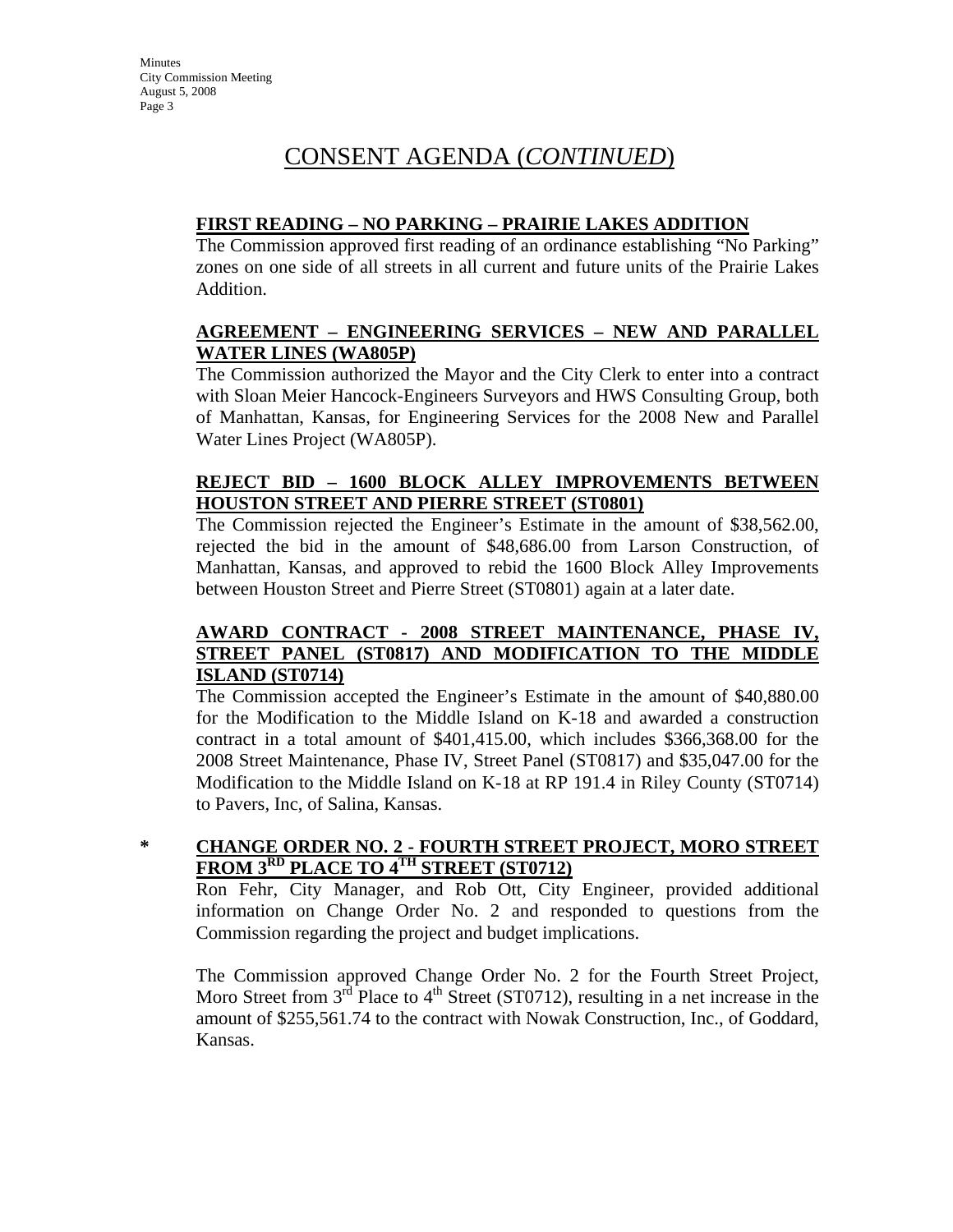# CONSENT AGENDA (*CONTINUED*)

### **RESOLUTION NO. 080508-A – GENERAL OBLIGATION BONDS - FOURTH STREET PROJECT, MORO STREET FROM 3RD PLACE TO 4TH STREET (ST0712)**

The Commission approved Resolution No. 080508-A authorizing financing for the Moro Street from  $3<sup>rd</sup>$  Place to  $4<sup>th</sup>$  Street (ST0712) in an amount not to exceed \$370,000.00 in General Obligation Bonds.

### **HANGAR LEASE – D&A ENTERPRISES, INC.**

The Commission authorized the Mayor and City Clerk to execute the E-2 Hangar Lease agreement between City of Manhattan and D&A Enterprises, Inc.

### **\* AGREEMENT FOR SALE OF REAL ESTATE – AIRPORT RUNWAY 3/21 EXTENSION 3/13 RUNWAY SHIFT PROJECT**

Ron Fehr, City Manager, provided an overview on the item and responded to questions from the Commission.

The Commission found that the new appraisal, and the analysis of the risk, time, and expense of pursuing a condemnation case, justified the purchase price set forth in the proposed contract and authorized City Administration to finalize the agreement, and the Mayor and City Clerk to execute the finalized agreement with Delbert and Jean Stadel, 5781 Eureka Drive, in the amount of \$905,836.34 for 73 acres of property required for Airport Runway Extension and Shift Project (AIP 3- 20-0052-35) at the Manhattan Regional Airport.

### **SALE OF SURPLUS CITY VEHICLES**

The Commission authorized the sale of the surplus City vehicles by sealed bid.

### **LICENSE – TREE MAINTENANCE**

The Commission approved a Tree Maintenance Service License for calendar year 2008 for Wildcat Tree Service, 3120 Heritage Lane, Manhattan, Kansas.

### **BOARD APPOINTMENT**

The Commission approved an appointment by Mayor Hatesohl to the Joint Corrections Advisory Board.

### *Joint Corrections Advisory Board*

Appointment of Ben Trujillo, 1000 Michael Road, to a two-year Adult term. Mr. Trujillo's term begins immediately, and will expire June 30, 2010.

Appointment of Ben Trujillo, 1000 Michael Road, to fill an unexpired Juvenile term of Charlie Sprott. Mr. Trujillo's term begins immediately, and will expire June 30, 2009.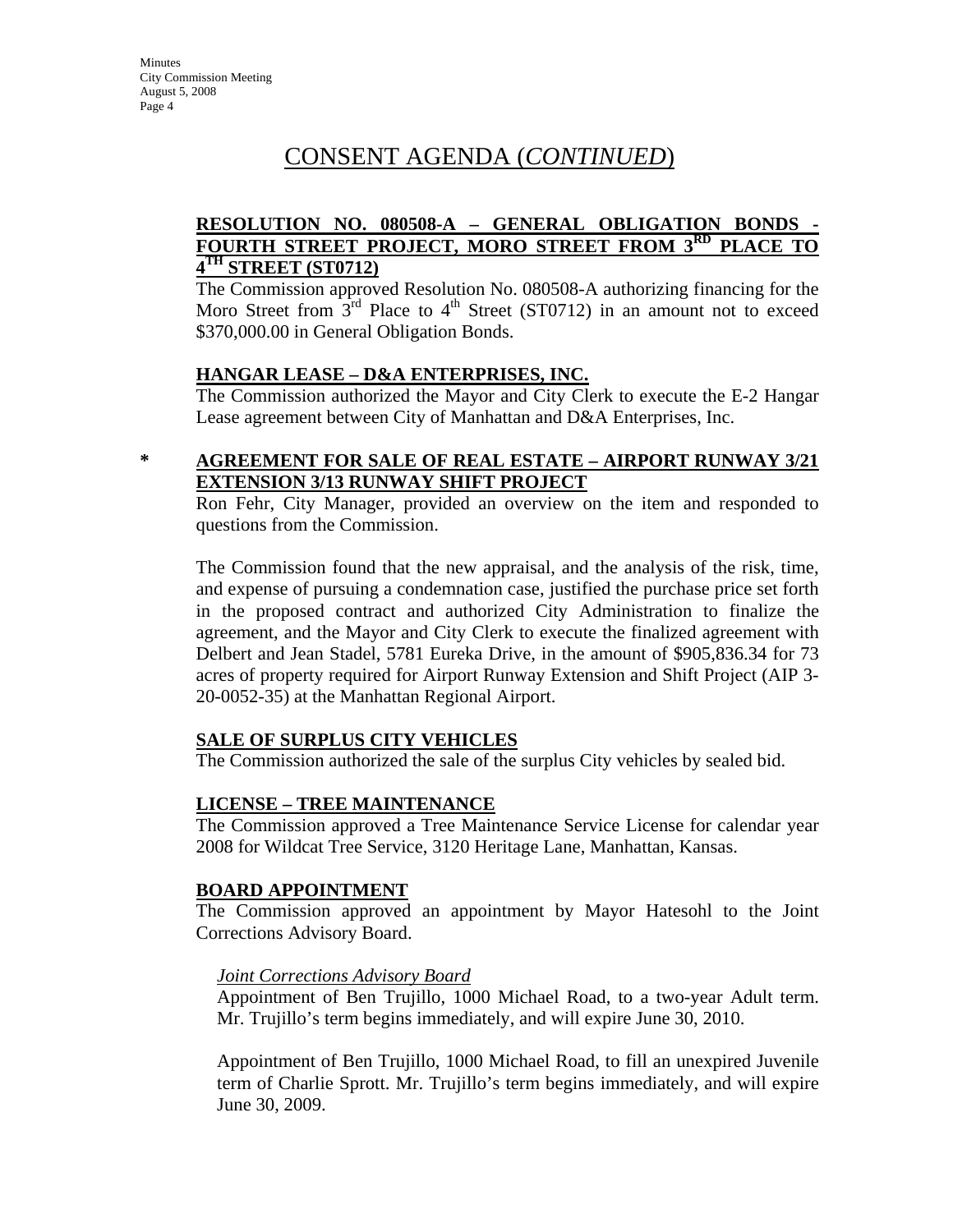### CONSENT AGENDA (*CONTINUED*)

After discussion, Commissioner Snead moved to approve the consent agenda, as presented. Commissioner Sherow seconded the motion. On a roll call vote, motion carried 4-0.

### GENERAL AGENDA

### **ECONOMIC DEVELOPMENT APPLICATION - GE AVIATION**

Lyle Butler, President, Manhattan Area Chamber of Commerce, introduced the item and provided background information on past economic development efforts.

John Pagen, Business Development Manager, Manhattan Area Chamber of Commerce, presented an overview of the General Electric University Development Center.

Terry Williams, Manager for University Development Centers, GE Aviation, provided background information on GE Aviation and the selection process used in selecting Manhattan, Kansas, as a site. He then provided additional information about the possible timeframe to begin operations in the community.

John DeVore, Professor, K-State Department of Electrical and Computer Engineering, spoke in support of the item and informed the Commission that GE Aviation would assist in attracting students and help in the retention of graduate students. He said this would provide an additional opportunity for students to continue their research in Manhattan. In addition, he stated that GE Aviation would provide an economic benefit to the community as well as to K-State.

John Pagen, Business Development Manager, Manhattan Area Chamber of Commerce, provided an overview of the jobs being projected by GE Aviation.

Lauren Palmer, Assistant City Manager, presented the economic development proposal, funding criteria, proposed incentives package, return on investment, forgivable loan, job and wage projections, job and wage requirements, employee benefits, annual accountability provisions, clawback provisions, performance grant, ED funding report, community fit, and highlighted significant aspects of the application.

Terry Williams, Manager for University Development Centers, GE Aviation, responded to questions from the Commission regarding job relocation/training and associated costs.

Lauren Palmer, Assistant City Manager, provided additional information to the Commission regarding the funding package being proposed.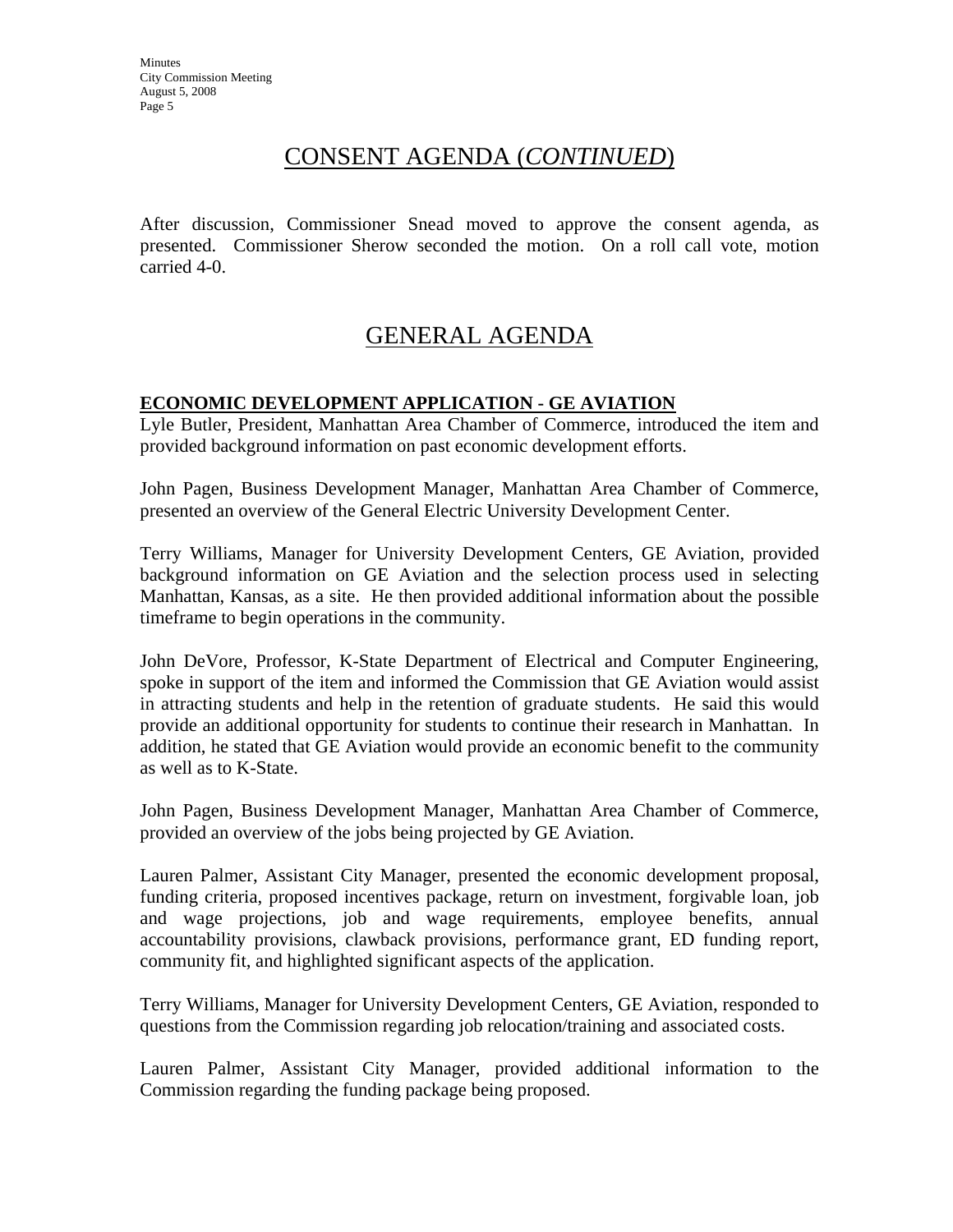# GENERAL AGENDA *(CONTINUED)*

#### **ECONOMIC DEVELOPMENT APPLICATION - GE AVIATION** *(CONTINUED)*

John DeVore, Professor, K-State Department of Electrical and Computer Engineering, responded to questions from the Commission regarding expected salaries of undergraduates and master degree graduates from their program. He stated that the average starting salary is dependent on the location and that there is very little opportunity for electrical engineers to stay in Manhattan after they graduate.

Lauren Palmer, Assistant City Manager, provided additional information on the item regarding salaries and minimum targets for incentives.

Terry Williams, Manager for University Development Centers, GE Aviation, responded to questions regarding full time employees projected and provided an overview of the current business plan for GE Aviation in Manhattan.

After discussion, Commissioner Snead moved to schedule August 19, 2008, as the date for a final determination on an economic development incentive package for GE Aviation. Commissioner Sherow seconded the motion. On a roll call vote, motion carried 4-0.

### **FIRST READING – REZONE - LOTS 30A AND 30B, HIGHLAND MEADOWS ADDITION, UNIT ONE**

Steve Zilkie, Senior Planner presented the item and responded to questions from the Commission regarding screening and resident concerns voiced in the minutes of the Manhattan Urban Area Planning Board meeting.

Mark Bachamp, representing Schultz Development, informed the Commission of the discussions regarding screening concerns and possible options, provided a view of the site, and stated that their company would work with the adjacent property owner(s) to resolve the concerns related to screening the pool area.

Steve Zilkie, Senior Planner, responded to questions from the Commission regarding the concerns raised during the July 21, 2008, Manhattan Urban Area Planning Board and options discussed by the Planning Board.

Ron Fehr, City Manager, provided additional information on the item.

After discussion, Commissioner Snead moved to approve first reading of an ordinance rezoning Lots 30A and 30B, Highland Meadows Addition, Unit One, generally located 600 feet west of the intersection of Harland Drive and Highland Ridge Drive, from R-2, Two-Family Residential District, to R-3, Multiple-Family Residential District, based on the findings in the Staff Report *(See Attachment No. 1)*. Commissioner Phillips seconded the motion. On a roll call vote, motion carried 4-0.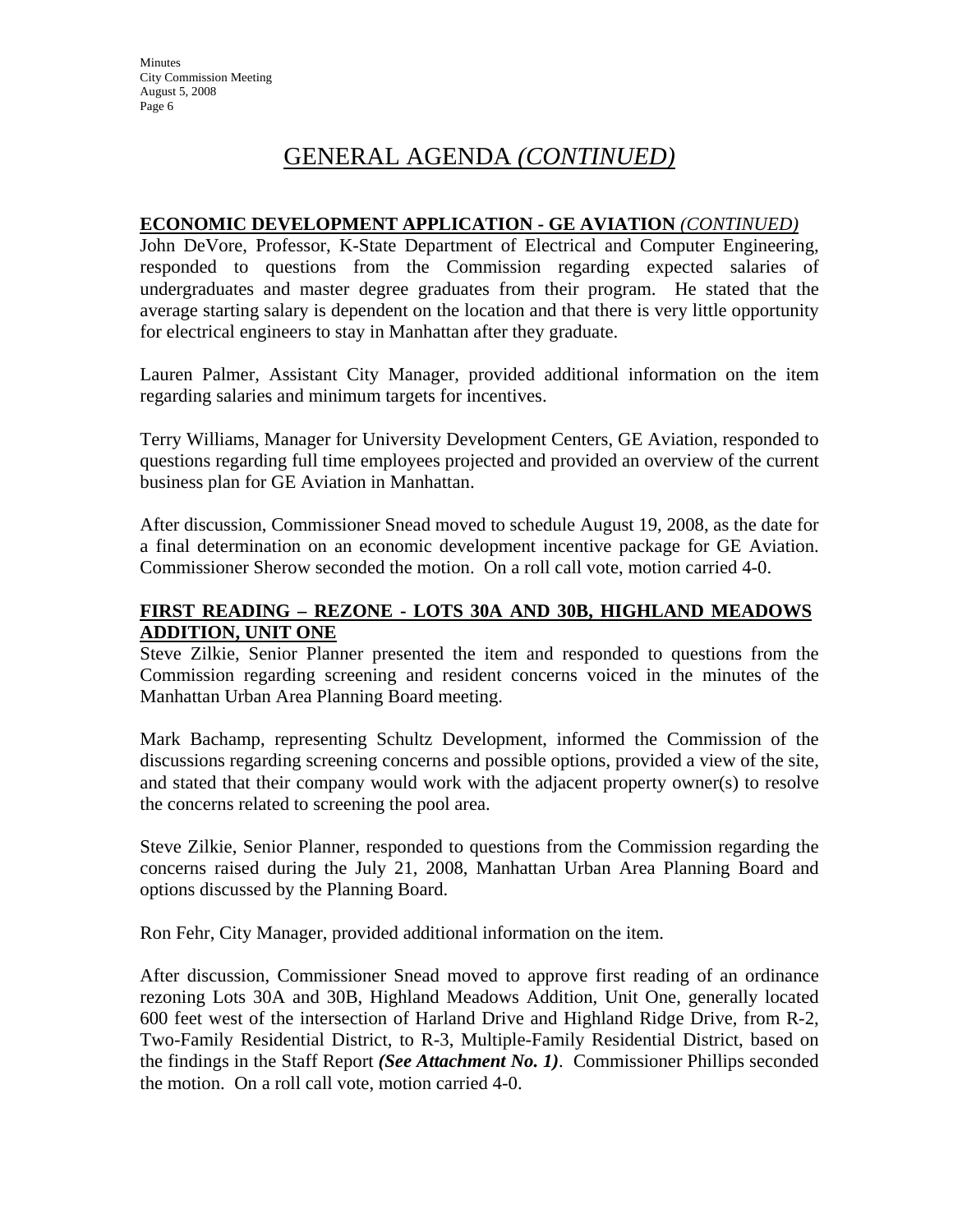**Minutes City Commission Meeting** August 5, 2008 Page 7

### **MISCELLANEOUS**

Mayor Pro Tem Strawn discussed the concerns raised regarding his participation in partisan politics by serving as Treasurer for Dick Miller's campaign. He summarized his fellow Commissioners comments during the July 15, 2008, City Commission meeting and stated that none of the Commissioners found his involvement unethical, but a few questioned the wisdom in being involved in the campaign. He stated that in politics, he's found that often political wisdom is at odds with doing what is right and when Mr. Miller approached him about serving as Treasurer, he asked him to keep searching for someone else, but ultimately agreed to do so. He informed the Commission that he appreciated their counsel, that he did not believe that his involvement is an ethics violation, and stated that he will continue to serve as Treasurer for Dick Miller's campaign and as a City Commissioner.

#### **ADJOURNMENT**

At 8:40 p.m., the Commission adjourned.

MC, City Clerk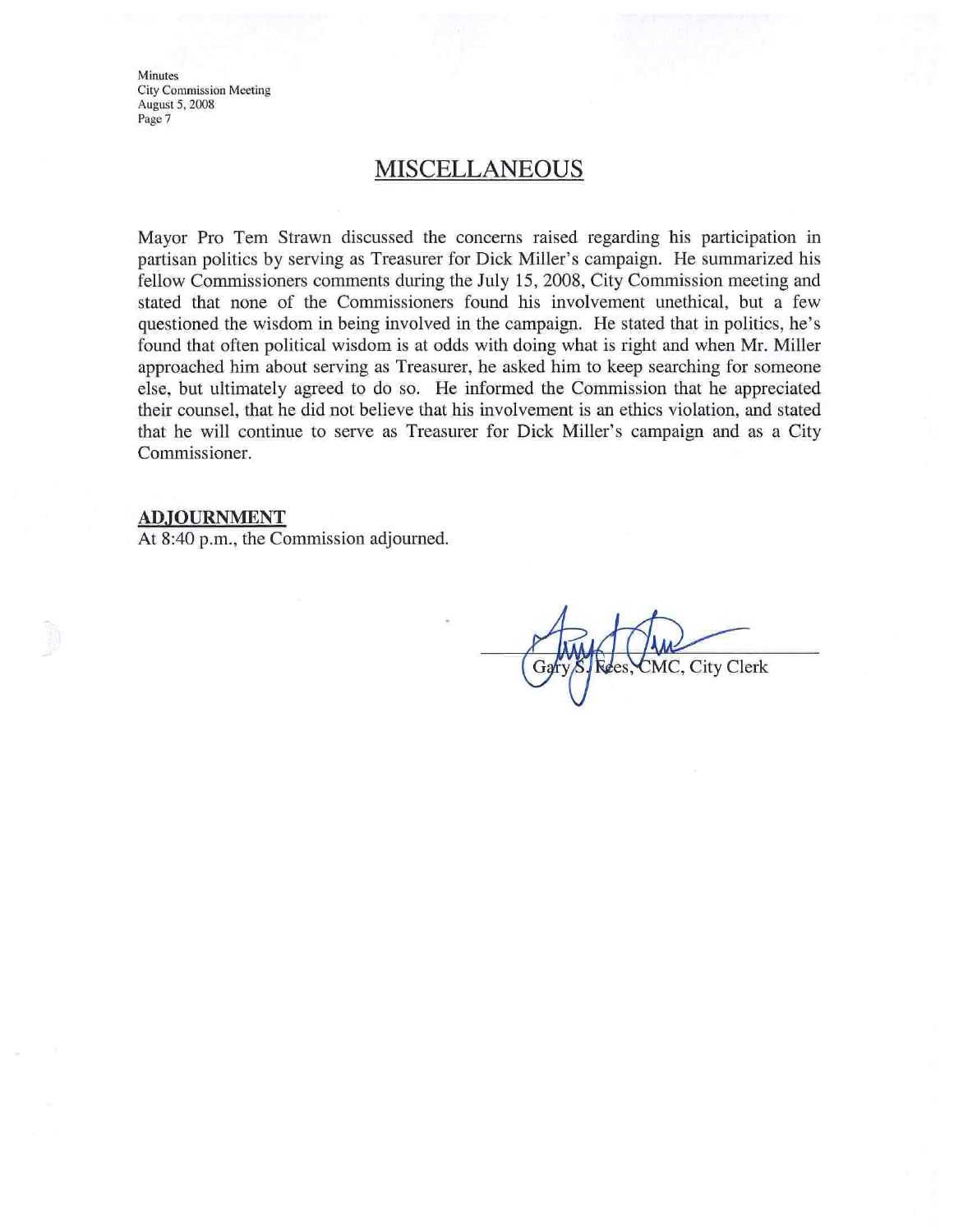*Attachment No. 1*

### **STAFF REPORT**

### **ON AN APPLICATION TO REZONE PROPERTY**

**FROM:** R-2, Two-Family Residential District

**TO:** R-3, Multiple-Family Residential District

**APPLICANT:** Schultz Development, Inc.

**ADDRESS:** 1213 Hylton Heights Road, Suite 129, Manhattan, Kansas 66502

**OWNERS:** Highland Ridge Partners, III, LLC

**ADDRESS:** 2850 S.W. Mission Woods Drive, Topeka, Kansas 66641

**LOCATION:** generally located on two vacant tracts of land approximately 600 feet west of the intersection of Harland Drive and Highland Ridge Drive and along the west side of Highland Ridge Drive. The property is more particularly described as Lot 30A and Lot 30B, Highland Meadows, Unit One, an Addition to the City of Manhattan, Riley County, Kansas.

**AREA:** 18,943 square feet (.43 acres)

#### **DATE OF PUBLIC NOTICE PUBLICATION:** Monday, June 30, 2008

### **DATE OF PUBLIC HEARING: PLANNING BOARD:** Monday, July 21, 2008 **CITY COMMISSION:** Tuesday, August 5, 2008

**EXISTING USE:** Vacant residential building sites

**PHYSICAL AND ENVIRONMENTAL CHARACTERISTICS:** The site is relatively flat and consists of two (2) platted residential lots designed for single-family attached structures. The site slopes gradually to the west to an existing drainage ditch, which drains to Wildcat Creek further north of the site.

#### **SURROUNDING LAND USE AND ZONING:**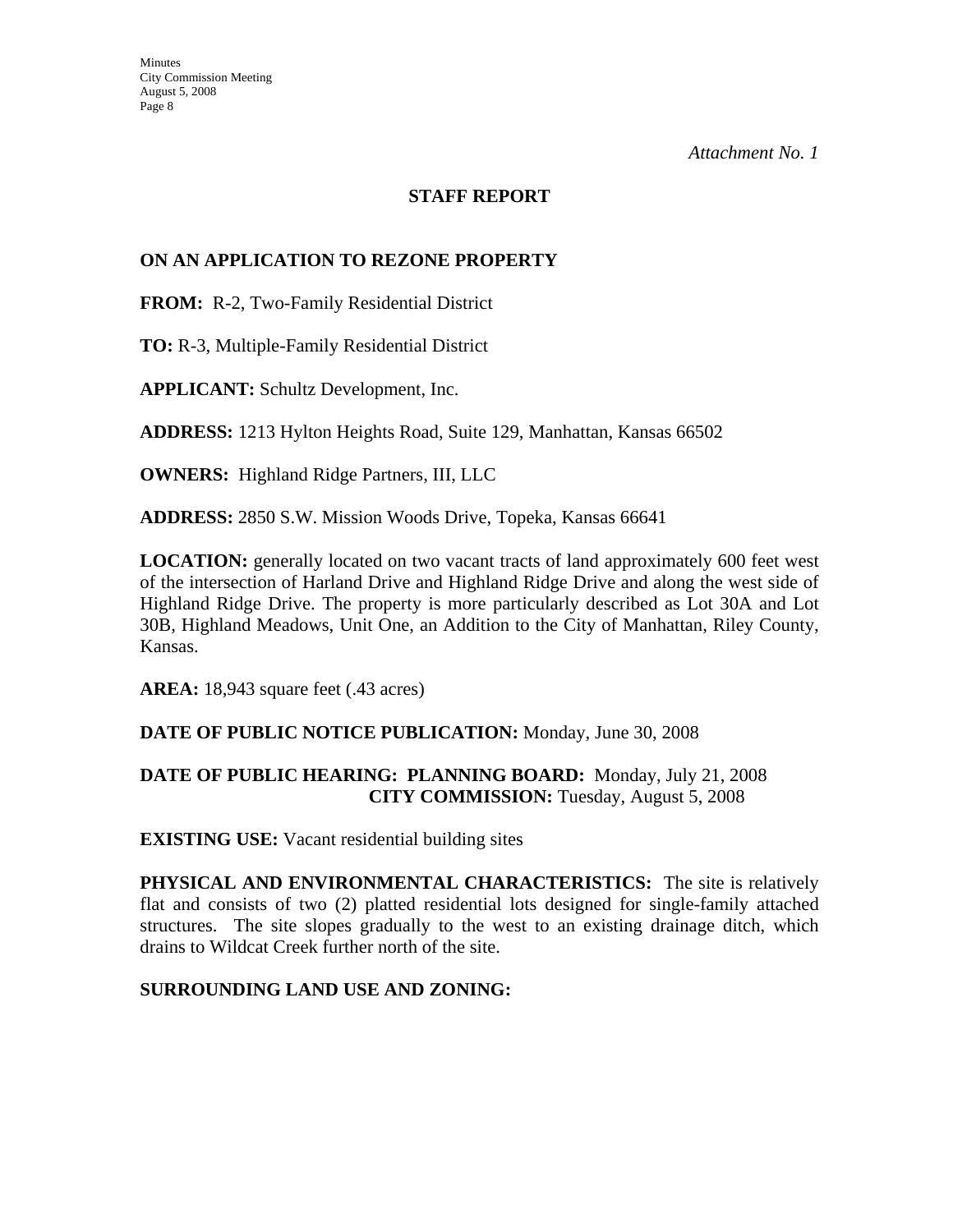- **(1)** NORTH: multiple-family apartment complex under construction, Wildcat Creek, Wildcat Creek Road,; R-3, Multiple-Family Residential District and Riley County G-1, General Agriculture.
- **(2)** SOUTH: Single-family attached and single-family detached homes; R-2, Two-Family Residential District and R-1, Single-Family Residential District.
- **(3)** EAST: Highland Ridge Drive and single-family attached homes; R-2, Two-Family Residential District.
- **(4)** WEST: Agricultural grazing and range land, rural residential single-family homes on large tracts of land; Riley County G-1, General Agriculture District.

**GENERAL NEIGHBORHOOD CHARACTER:** The site is in a developing neighborhood with single-family detached, single-family attached homes to the east and south and a multiple-family apartment complex to the north. To the west of the site, the area is agricultural in nature with grazing and range land.

**SUITABILITY OF SITE FOR USES UNDER CURRENT ZONING:** The R-2, Two-Family Residential District permits single-family detached, single-family attached and two-family residential dwellings as well as churches, chapels, temples and synagogues, group homes, parks and playgrounds and schools. The site is suitable for the singlefamily attached dwellings, as platted.

**COMPATIBILITY OF PROPOSED DISTRICT WITH NEARBY PROPERTIES AND EXTENT TO WHICH IT MAY HAVE DETRIMENTAL AFFECTS:** In general, the R-3 District is compatible with the adjoining properties. The existing R-3 District was previously approved in 2005 and the rezoning reflects a minimal expansion to the existing R-3 District. No adverse impacts on adjoining property are expected.

The applicant's intent is to utilize the rezoning site so that an accessory use for a swimming pool and a small maintenance building with two bathrooms can be constructed to serve the multiple-family apartment complex under construction The rezoning site is proposed to be replatted with Lot 31, zoned R-3 District, to the north so that the accessory use can be located on the same lot as the principal structure, the apartment building under construction. The accessory improvements will be an amenity to the apartment complex and in character with the Highland Meadow community. An increase in light and noise can be expected from the seasonal use, particularly during the summer months. During the cooler months and winter, the proposed use will be closed and not in use. No traffic impacts are expected, since the proposed swimming pool will only serve the apartment buildings to the north and northeast, which are within walking distance of the pool.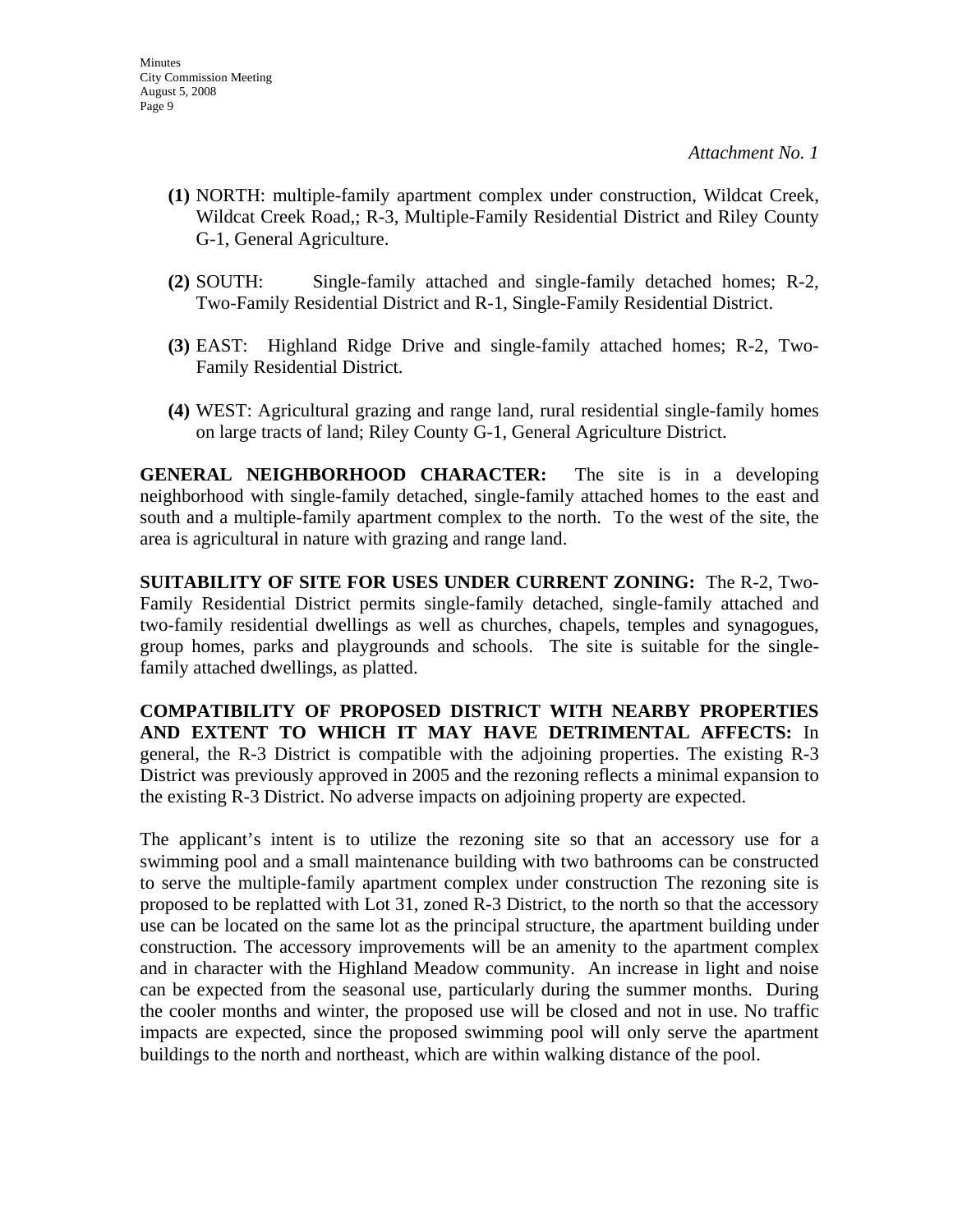Minutes City Commission Meeting August 5, 2008 Page 10

#### *Attachment No. 1*

While the accessory use is not required to be screened with a six foot screening fence, as some accessory uses such as off-street parking are required to be screened, the International Building Code requires a four foot fence with self-locking gate. In addition, the accessory use minimum front yard setback is 60 feet from the front lot line along Highland Ridge Drive. Minimum side yard setback is three feet, except a minimum ten foot setback will be required due to a proposed ten foot utility easement. Minimum rear yard setback from the west lot line is five feet, except the rear setback will be a minimum of 20 feet from the west rear lot line due to a proposed 20 foot utility easement. There is no adjoining lot line to the immediate north and the accessory use will be in proximity to the south side of the apartment building under construction.

**CONFORMANCE WITH COMPREHENSIVE PLAN:** The site **IS SHOWN ON THE FUTURE LAND USE MAP IN THE SOUTHWEST PLANNING AREA AS AGRICULTURE. HOWEVER, THE ENTIRE HIGHLAND MEADOWS ADDITION DEVELOPMENT WAS CONSIDERED TO BE IN A GROWTH CORRIDOR, REFLECTED BY THE PRESENCE OF RESIDENTIAL HIGH DENSITY (RHD) AREAS ON BOTH THE EAST AND WEST SIDE OF SCENIC DRIVE, AND BECAUSE OF THIS, THE SITE, AND SURROUNDING AREAS TO THE NORTH, EAST AND SOUTH WERE ANNEXED, REZONED AND PLATTED IN LATE 2004 AND EARLY 2005.** 

The policies for the RHD Land Use category include:

### *RHD 1: Characteristics*

 The Residential High Density designation is designed to create opportunities for higher density neighborhoods in both an urban downtown setting and a suburban setting. Within an urban or downtown setting, the designation accommodates higher-intensity residential housing products, such as mid to high-rise apartments, townhomes and condominiums, combined with complementary non-residential land uses, such as retail, service commercial, and office uses, often within the same building. In other areas of the community, Residential High Density neighborhoods can be accommodated in a less vertical or urban fashion, such as in planned apartment communities with complimentary neighborhood service commercial, office and recreational facilities. These neighborhoods could be implemented through a Planned Unit Development or by following design and site plan standards (design review process).

### *RHD 2: Appropriate Density Range*

Possible densities under this designation are 19 dwelling units per net acre and greater.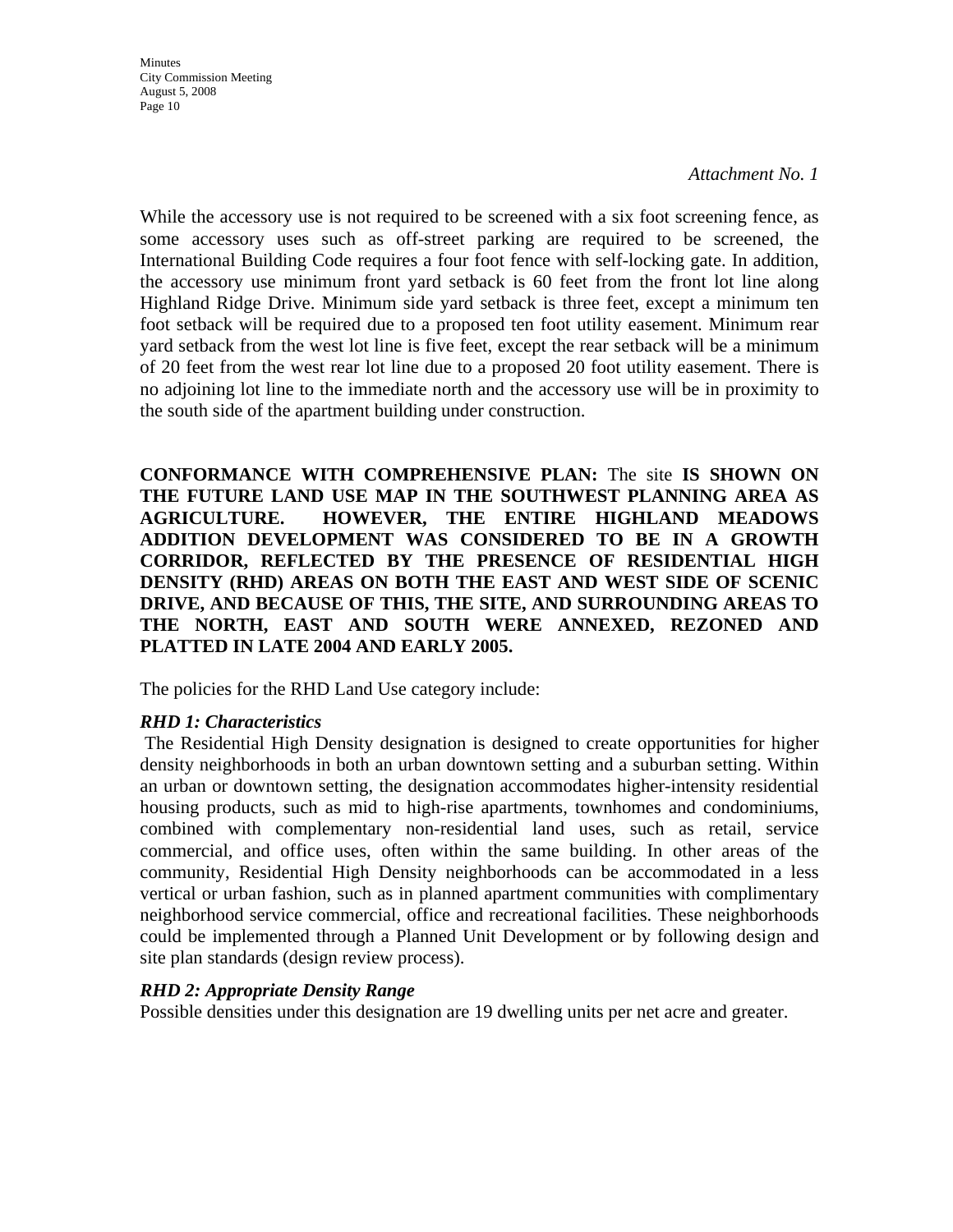### *RHD 3: Location*

Residential High Density uses are typically located near intersections of arterials and collector streets, sometimes providing a transition between commercial or employment centers and lower density neighborhoods. High-density neighborhoods should not be located in settings where the only access provided consists of local streets passing through lower density neighborhoods. In a more urban or downtown setting, residential high density may be combined with active non-residential uses in a vertically mixed-use building.

### *RHD 4: Building Massing and Form*

Plain, monolithic structures shall be avoided. Infill projects should be compatible with the established mass and scale of other buildings along the block. In a planned apartment community context, large buildings shall be designed with a variety of wall planes and roof forms to create visual interest.

### *RHD 5: Mix of Uses*

Non-residential uses should generally not exceed 25% of the total floor area in a mixeduse structure.

### *RHD 6: Parking Location and Design*

Within an established urban neighborhood, such as the downtown core, adequate off-street parking should be located behind buildings or within mixed-use parking structures.

### **RHD 7:** *Structured Parking*

Structured parking garages, often necessary for this type of development intensity, should be designed with a similar level of architectural detail as the main building. Incorporating active uses, such as retail spaces, into the ground floor is strongly encouraged, particularly in downtown settings.

The proposed rezoning to R-3 District conforms to the Comprehensive Plan as previously determined with the Highland Meadows subdivision in 2004. The area was annexed, zoned and platted in response to the market demand for a variety of residential uses.

### **ZONING HISTORY AND LENGTH OF TIME VACANT AS ZONED:**

December 6, 2004 – The Manhattan Urban Area Planning Board recommended approval of the request to annex Highland Meadows Addition and zone the site as R-2, Two-Family Residential District. The Manhattan Urban Area Planning Board approved the Preliminary Plat of Highland Meadows Addition, Unit One.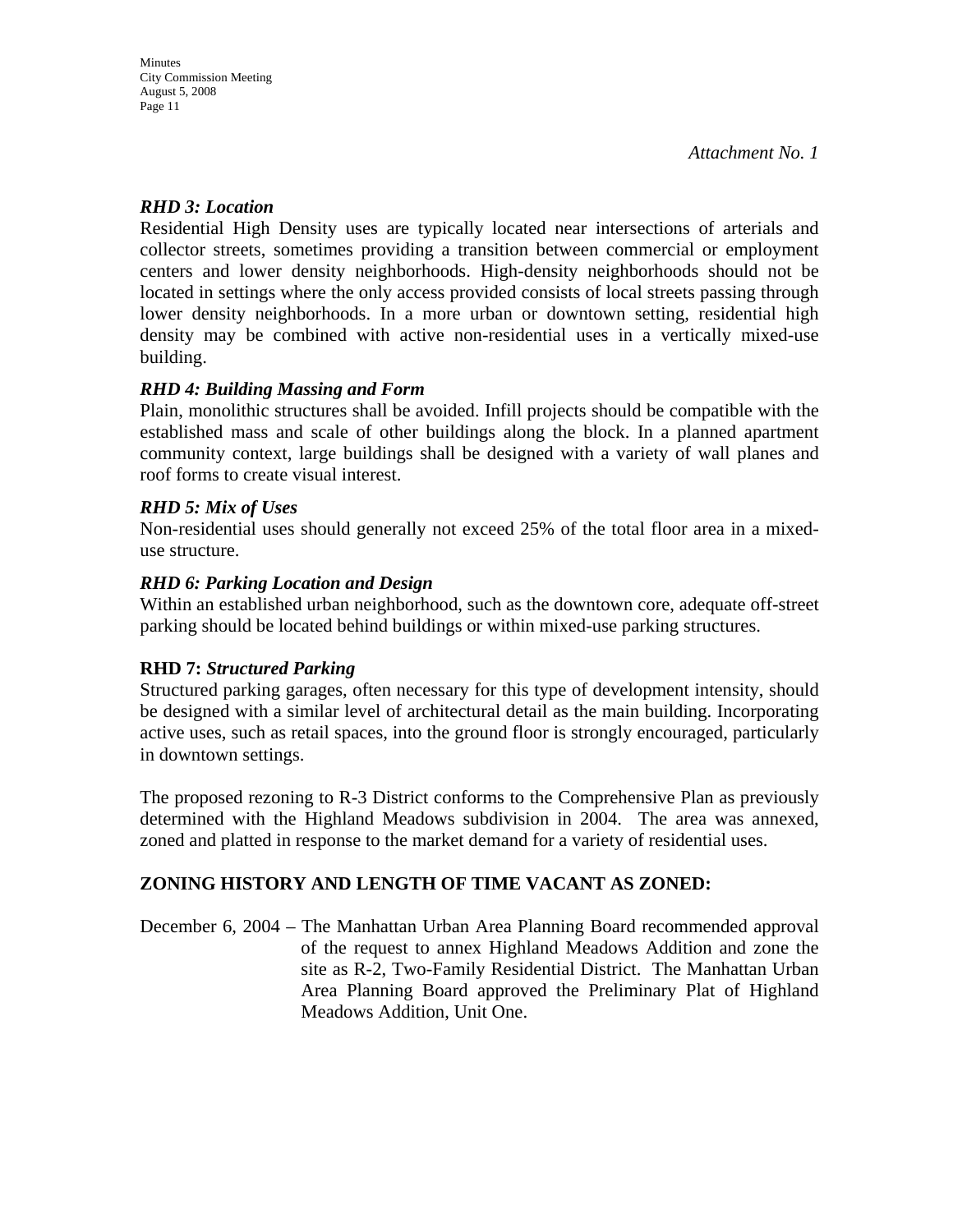*Attachment No. 1*

- January 27, 2005 –The Board of Riley County Commissioners signed the development agreement with the applicant and made its findings determining that the annexation will not hinder or prevent proper growth and development of the area or that of any other area incorporated cities within Riley County.
- February 15, 2005 City Commission approved first reading of the ordinance to annex Highland Meadows Addition and zone the site as R-2, Two-Family Residential District.
- February 24, 2005 Manhattan Urban Area Planning Board considered the approval of the Final Plat of the Highland Meadows Addition, Unit One.
- March 1, 2005 City Commission approved second reading of the ordinance to annex Highland Meadows Addition and zone the site as R-2, Two-Family Residential District and accept the easements and right-of-ways on the Final Plat of Highland Meadows Addition, Unit One.

The site has been graded for construction of residential buildings, but has remained vacant since the lots were rezoned and platted.

### **CONSISTENCY WITH INTENT AND PURPOSE OF THE ZONING ORDINANCE:**

The intent and purpose of the Zoning Regulations is to protect the public health, safety, and general welfare; regulate the use of land and buildings within zoning districts to assure compatibility; and to protect property values. The R-3 District (*R-3District regulations attached*) is designed to provide a dwelling zone at a density no less than one (1) dwelling unit per 1,000 square feet. The site is proposed to be combined with Lot 31, Highland Meadows Addition, Unit One to create one lot in the Final Plat of Highland Meadows Addition, Unit Five, which will contain 3.16-acres. The proposed Lot 1, Highland Meadows Addition, Unit Five is sufficient in area for the proposed R-3 District.

**RELATIVE GAIN TO THE PUBLIC HEALTH, SAFETY AND WELFARE THAT DENIAL OF THE REQUEST WOULD ACCOMPLISH, COMPARED WITH THE HARDSHIP IMPOSED UPON THE APPLICANT:** There appears to be no relative gain to the public, which denial would accomplish. No adverse impacts to the public are expected. There may be a hardship to the applicant if the rezoning is denied.

**ADEQUACY OF PUBLIC FACILITIES AND SERVICES:** Adequate street, sanitary sewer and water services are available to serve the proposed rezoning site.